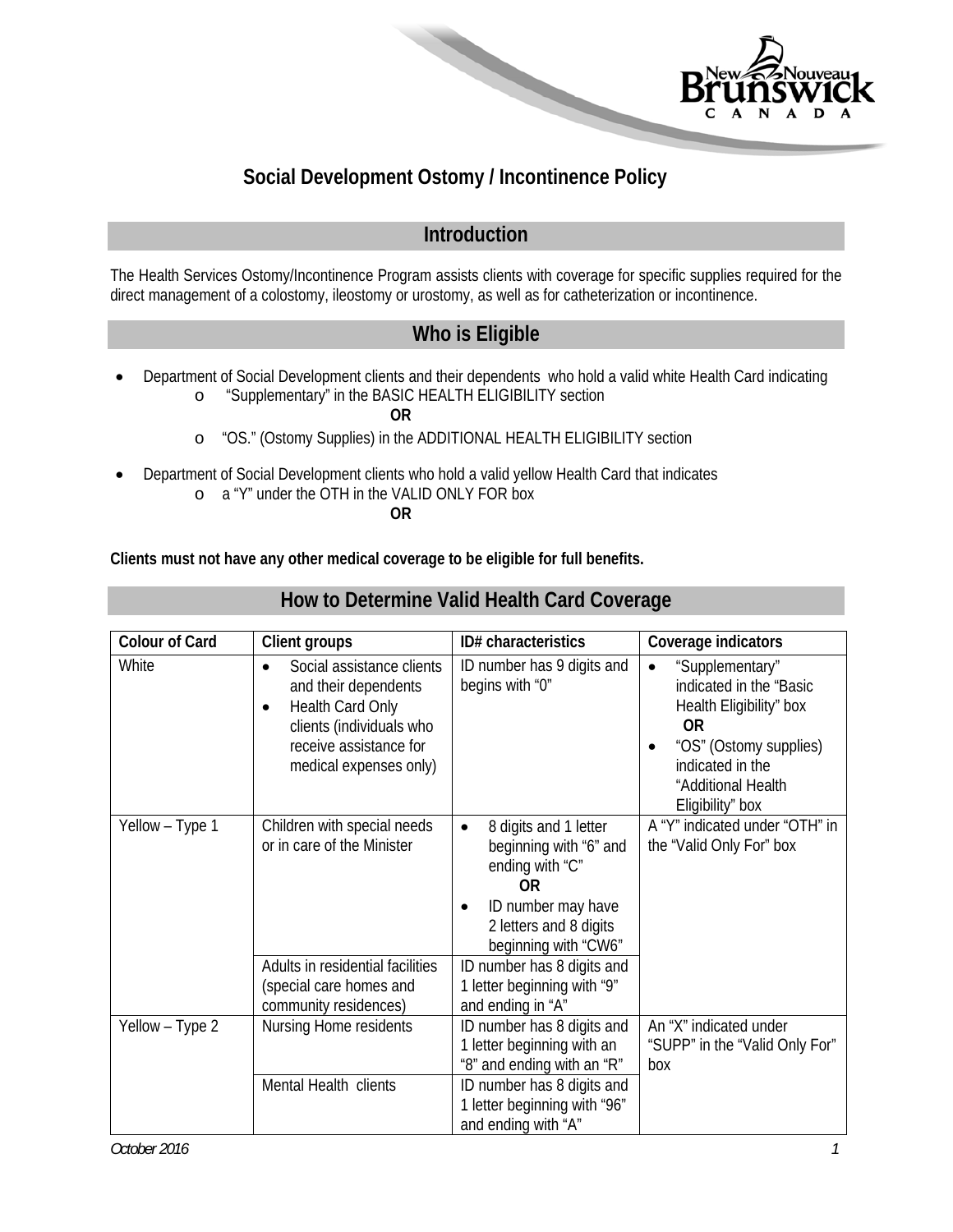# **Benefits**

#### **OSTOMY SUPPLIES**

| <b>Eligibility Criteria/</b> | Client has undergone a colostomy, ileostomy or urostomy<br>1.             |                                                                                        |  |  |
|------------------------------|---------------------------------------------------------------------------|----------------------------------------------------------------------------------------|--|--|
| Limitations                  | Supplies are required for the direct management of the ostomy only.<br>2. |                                                                                        |  |  |
|                              | 3.                                                                        | Only the most cost effective means of meeting the client's ostomy need will be         |  |  |
|                              |                                                                           | approved. Brand name products will only be considered when generic products are        |  |  |
|                              |                                                                           | not available or when generic products will not meet the client's medical needs.       |  |  |
|                              |                                                                           | (Justification will be required).                                                      |  |  |
|                              | 4.                                                                        | Maximums quantities per month exist for all products paid through this program. In     |  |  |
|                              |                                                                           | cases where quantities exceed monthly maximums, justification from a health            |  |  |
|                              |                                                                           | professional will be required to consider exceptions.                                  |  |  |
|                              | 5.                                                                        | All products have a 30-day time restriction. Any requests for additional quantities of |  |  |
|                              |                                                                           | approved products within the same 30 day period must include medical justification     |  |  |
|                              | from the client's health professional.                                    |                                                                                        |  |  |
|                              | 6.                                                                        | Nurse practitioners and enterostomal nurses may prescribe the same benefits as a       |  |  |
|                              | physician for this program.                                               |                                                                                        |  |  |
| Documentation                | For new clients, new products and                                         | Ostomy/ Incontinence Application Form<br>$\bullet$                                     |  |  |
| Required                     | annual reviews                                                            | An estimate<br>$\bullet$                                                               |  |  |
|                              | For changes to quantities within the                                      | Detailed information from a qualified<br>$\bullet$                                     |  |  |
|                              | current approval period                                                   | health professional (see above)                                                        |  |  |
|                              |                                                                           | justifying the change in quantities                                                    |  |  |
|                              |                                                                           | required and the duration of the need.                                                 |  |  |
|                              |                                                                           | A new estimate on a Health Services<br>$\bullet$                                       |  |  |
|                              |                                                                           | claim form or E-form indicating the new                                                |  |  |
|                              |                                                                           | price for the product(s)                                                               |  |  |
|                              | For changes to pricing within the                                         | A new estimate on a Health Services<br>$\bullet$                                       |  |  |
|                              | current approval period                                                   | claim form or E-from indicating the new                                                |  |  |
|                              |                                                                           | price for the product(s)                                                               |  |  |
| Eligible service             | licensed NB pharmacies                                                    |                                                                                        |  |  |
| providers                    | licensed NB medical suppliers                                             |                                                                                        |  |  |

#### **ELIGIBLE COLOSTOMY SUPPLIES**

| <b>Type of System</b> | <b>Eligible Products</b>              | Maximum<br>Quantities<br>per month | <b>Maximum</b><br>Quantities<br>Per year |
|-----------------------|---------------------------------------|------------------------------------|------------------------------------------|
| 2-piece systems       | Wafers, flanges                       | 20                                 |                                          |
|                       | Disposable closed end pouches         | 60                                 |                                          |
|                       | 0R                                    | <b>OR</b>                          |                                          |
|                       | Drainable pouches                     | 20                                 |                                          |
|                       | Seals, barrier rings                  | 20                                 |                                          |
|                       | Convex inserts                        | 20                                 |                                          |
| 1-piece systems       | Closed end pouches                    | 60                                 |                                          |
|                       | 0R                                    | <b>OR</b>                          |                                          |
|                       | Drainable pouches                     | 20                                 |                                          |
| <b>Accessories</b>    | Ostomy belts                          |                                    | 6                                        |
|                       | Deodorizer (in-pouch only)            |                                    |                                          |
|                       | Skin barrier - wipes, paste OR powder | pkg/tube                           |                                          |
|                       | Tape (paper only)                     | 3 rolls                            |                                          |
|                       | Adhesive remover                      |                                    | h                                        |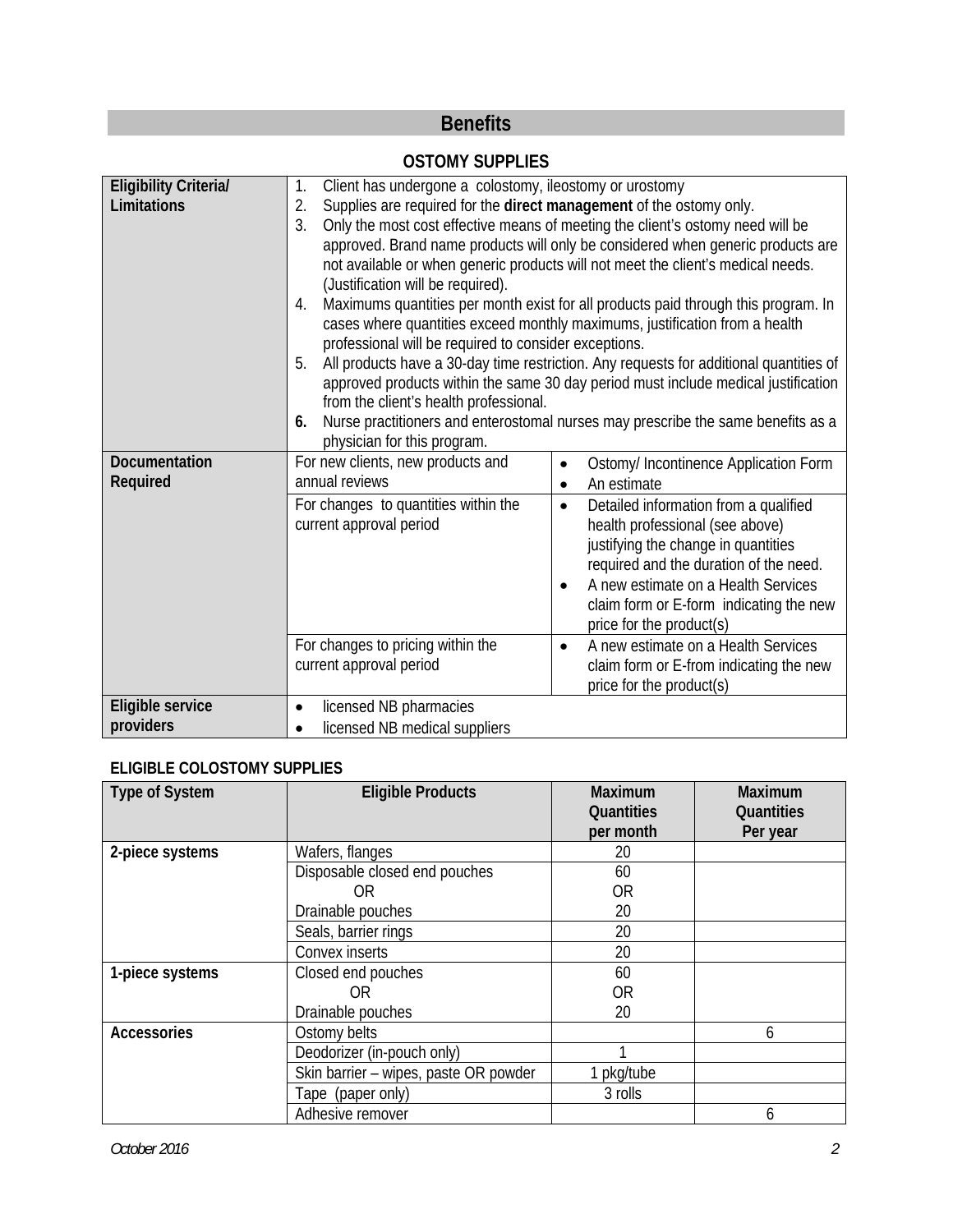|            | Clamps, tail closures for drainable<br>pouches                                 | 1 total     |  |
|------------|--------------------------------------------------------------------------------|-------------|--|
| Irrigation | Irrigation kit (bag, tubing, cone or<br>catheter, syringe, tail closure)<br>ΟR | 1 kit<br>0R |  |
|            | Cath Tip (Luer Lock) Syringes                                                  | 3 total     |  |
|            | Irrigation sleeve                                                              | 10          |  |
|            | Stoma cover, cap                                                               |             |  |
|            | Mini pouches                                                                   | 10          |  |

#### **ELIGIBLE ILEOSTOMY SUPPLIES**

| <b>Type of System</b>      | <b>Eligible Products</b>                       | <b>Maximum Quantities</b><br>per month | Maximum<br>Quantities<br>Per year |
|----------------------------|------------------------------------------------|----------------------------------------|-----------------------------------|
| 2-piece systems            | Wafers, flanges                                | 20                                     |                                   |
|                            | Drainable pouches                              | 20                                     |                                   |
|                            | Seals, barrier rings                           | 20                                     |                                   |
|                            | Convex inserts                                 | 20                                     |                                   |
| 1-piece systems            | Drainable pouches                              | 20                                     |                                   |
|                            | Eakin seals                                    | 20                                     |                                   |
| <b>Accessories</b>         | Ostomy belts                                   |                                        | 6                                 |
|                            | Deodorizer (in-pouch only)                     |                                        |                                   |
|                            | Skin barrier - wipes, paste OR<br>powder       | 1 pkg/ tube                            |                                   |
|                            | Tape (paper only)                              | 3 rolls                                |                                   |
|                            | Adhesive remover                               |                                        | 6                                 |
|                            | Clamps, tail closures for drainable<br>pouches | 1 total                                |                                   |
| <b>Continent Diversion</b> | Catheter tips,                                 | $\overline{2}$                         |                                   |
|                            | Lubricant                                      |                                        |                                   |
|                            | Continent diversion dressings                  | 100                                    |                                   |

## **ELIGIBLE UROSTOMY SUPPLIES**

| Type of System     | <b>Eligible Products</b>              | <b>Maximum Quantities</b><br>per month | Maximum<br>Quantities<br>Per year |
|--------------------|---------------------------------------|----------------------------------------|-----------------------------------|
| 2-piece systems    | Wafers, flanges                       | 20                                     |                                   |
|                    | Drainable pouches                     | 20                                     |                                   |
|                    | Seals, barrier rings                  | 20                                     |                                   |
|                    | Convex inserts                        | 20                                     |                                   |
| 1-piece systems    | Drainable pouches                     | 20                                     |                                   |
|                    | Leg bags (with tubing)                | 4                                      |                                   |
|                    | Night drainage containers             |                                        |                                   |
|                    | <b>Cath Secure</b>                    | 5                                      |                                   |
|                    | 0R                                    | 0 <sub>R</sub>                         |                                   |
|                    | Adhesive strips                       | 30                                     |                                   |
| <b>Accessories</b> | Ostomy belts                          |                                        | 6                                 |
|                    | Deodorizer (in-pouch only)            |                                        |                                   |
|                    | Skin barrier - wipes, paste OR powder | pkg/tube                               |                                   |
|                    | Tape (paper only)                     | 3 rolls                                |                                   |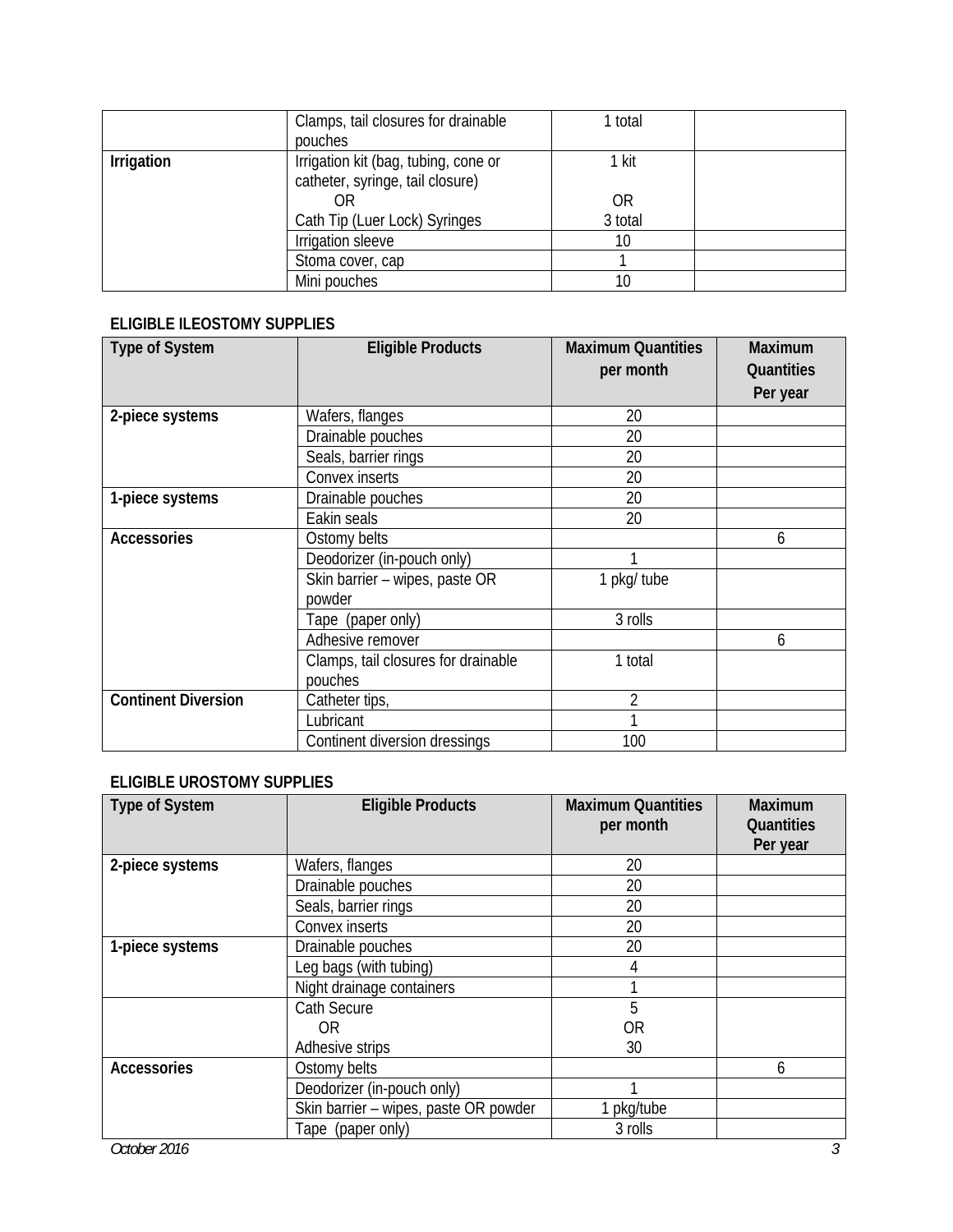|                           | Adhesive remover                    |     |  |
|---------------------------|-------------------------------------|-----|--|
|                           | Clamps, tail closures for drainable |     |  |
|                           | pouches                             |     |  |
| <b>Continent Urostomy</b> | Catheter tips                       |     |  |
|                           | Lubricant                           |     |  |
|                           | Continent diversion dressings       | 100 |  |

#### **CATHETERIZATION SUPPLIES**

| <b>Eligibility Criterial</b>  | 1.                                                    | Client suffers from urinary incontinence and has been prescribed in-dwelling           |  |  |
|-------------------------------|-------------------------------------------------------|----------------------------------------------------------------------------------------|--|--|
| Limitations                   | catheters to manage this condition.                   |                                                                                        |  |  |
|                               | 2.                                                    | Supplies are required for the catheterization procedure only.                          |  |  |
|                               | 3.                                                    | Only the most cost effective means of meeting the client's catheterization need will   |  |  |
|                               |                                                       | be approved. Brand name products will only be considered when generic products         |  |  |
|                               |                                                       | are not available or when generic products will not meet the client's medical needs.   |  |  |
|                               |                                                       | (Justification will be required).                                                      |  |  |
|                               | 4.                                                    | Maximums quantities per month exist for all products paid through this program. In     |  |  |
|                               |                                                       | cases where quantities exceed monthly maximums, justification from a health            |  |  |
|                               | professional will be required to consider exceptions. |                                                                                        |  |  |
|                               | 5.                                                    | All products have a 30-day time restriction. Any requests for additional quantities of |  |  |
|                               |                                                       | approved products within the same 30 day period must include medical justification     |  |  |
|                               | from the client's health professional.                |                                                                                        |  |  |
|                               | 6.<br>physician for this program.                     | Nurse practitioners and enterostomal nurses may prescribe the same benefits as a       |  |  |
| <b>Documentation Required</b> | For new clients, new products                         |                                                                                        |  |  |
|                               | and annual reviews                                    | Ostomy/ Incontinence Application Form<br>$\bullet$<br>An estimate                      |  |  |
|                               |                                                       | $\bullet$                                                                              |  |  |
|                               | For changes to quantities within                      | Detailed information from a qualified health<br>$\bullet$                              |  |  |
|                               | the current approval period                           | professional (see above) justifying the change                                         |  |  |
|                               |                                                       | in quantities required and the duration of the<br>need.                                |  |  |
|                               |                                                       |                                                                                        |  |  |
|                               |                                                       | A new estimate on a Health Services invoice or                                         |  |  |
|                               |                                                       | E-form indicating the new price for the<br>product(s)                                  |  |  |
|                               | For changes to pricing within the                     | A new estimate on a Health Services claim<br>$\bullet$                                 |  |  |
|                               | current approval period                               | form or E-form indicating the new price for the                                        |  |  |
|                               |                                                       | product(s)                                                                             |  |  |
| Eligible service              | licensed NB pharmacies<br>٠                           |                                                                                        |  |  |
| providers                     | licensed NB medical suppliers                         |                                                                                        |  |  |
|                               |                                                       |                                                                                        |  |  |

#### **ELIGIBLE CATHETERIZATION SUPPLIES**

| <b>Type of System</b> | <b>Eligible Products</b>       | <b>Maximum Quantities</b> | <b>Maximum Quantities</b> |
|-----------------------|--------------------------------|---------------------------|---------------------------|
|                       |                                | per month                 | Per year                  |
| In-dwelling Catheters | In-dwelling catheters          |                           |                           |
|                       | Leg bags with straps, adaptors |                           |                           |
|                       | & clamps                       |                           |                           |
|                       | Night drainage containers      |                           |                           |
|                       | <b>Extension tubing</b>        |                           |                           |
|                       | Foley catheter trays           | 4 trays                   |                           |
|                       | Irrigation trays               | 8 trays                   |                           |
|                       | 0R.                            | 0 <sub>R</sub>            |                           |
|                       | Cath Tip (Luer Lock) Syringes  | 3 total                   |                           |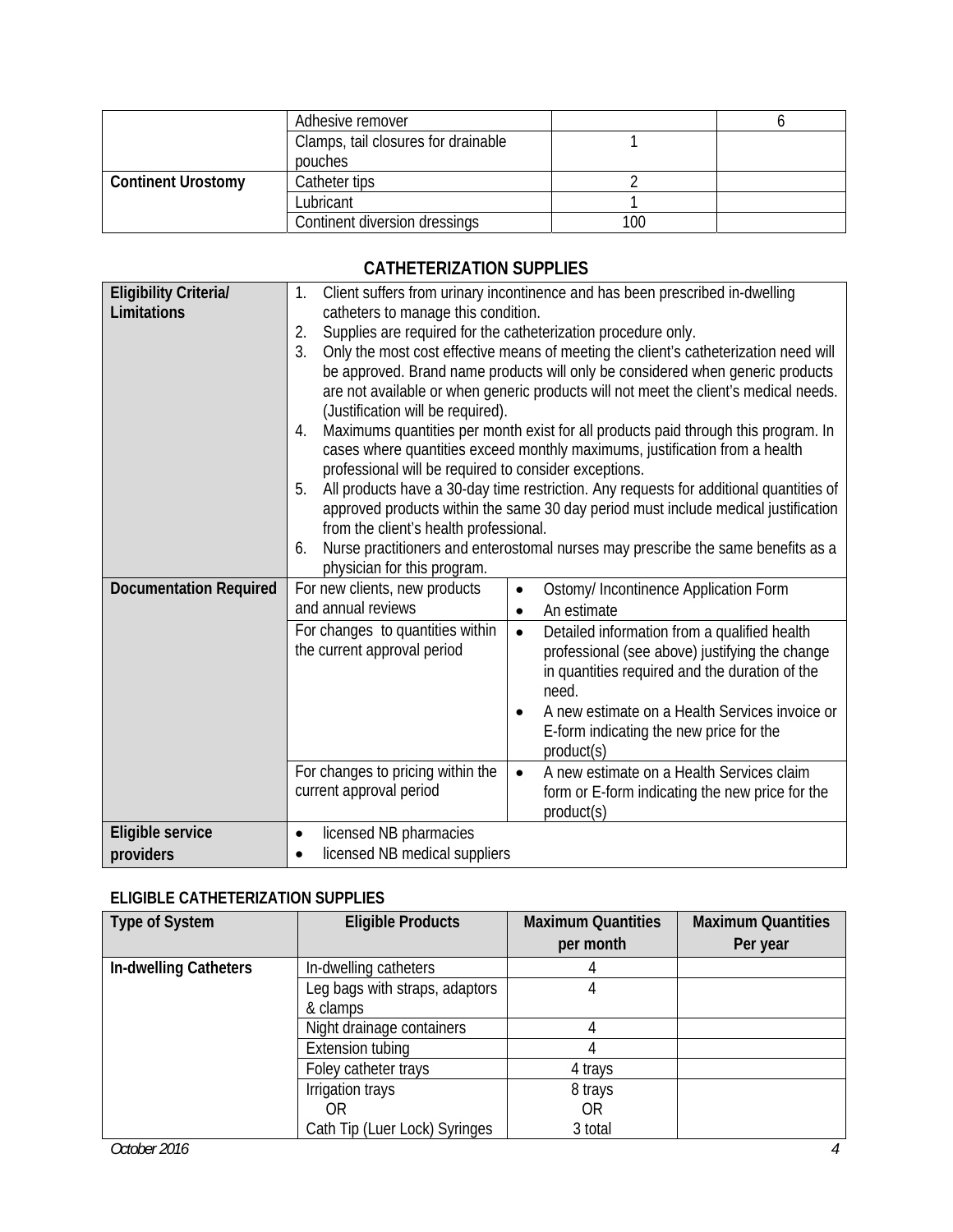|                               | Irrigation solution (Saline or<br>sterile water)  | 1000 ml total         |  |
|-------------------------------|---------------------------------------------------|-----------------------|--|
|                               | Cath Secure                                       | 5                     |  |
|                               | 0 <sub>R</sub>                                    | 0R                    |  |
|                               | Adhesive strips                                   | 30                    |  |
| External (Texas) catheters    | <b>External catheters</b>                         | 30                    |  |
|                               | Leg bags (including straps,<br>adaptors & clamps) | 4                     |  |
|                               | Night drainage containers                         |                       |  |
|                               | Quick drain valve                                 |                       |  |
|                               | Cath Secure                                       | 5                     |  |
|                               | <b>OR</b>                                         | 0R                    |  |
|                               | Adhesive strips                                   | 30                    |  |
| <b>Intermittent Catheters</b> | Intermittent catheters                            | 120                   |  |
|                               | Lubricant                                         | 2 tubes               |  |
|                               |                                                   | <b>OR</b>             |  |
|                               |                                                   | 2 pkgs of lubricating |  |
|                               |                                                   | packets               |  |

|                               | INCONTINENCE & MISCELLANEOUS SUPPLIES                                                                                                                        |  |  |
|-------------------------------|--------------------------------------------------------------------------------------------------------------------------------------------------------------|--|--|
| Eligibility Criteria /        | a) Client must be approved for ostomy or catheterization supplies by the<br>1.                                                                               |  |  |
| Limitations                   | <b>Health Services Program</b><br><b>AND/OR</b>                                                                                                              |  |  |
|                               | b) Client must use a wheelchair on a long term, full time basis *                                                                                            |  |  |
|                               | 2.<br>Supplies required for the direct management of the incontinence only.                                                                                  |  |  |
|                               | 3.<br>Only the most cost effective means of meeting the client's incontinence need                                                                           |  |  |
|                               | will be approved. Brand name products will only be considered when generic<br>products are not available or when generic products will not meet the client's |  |  |
|                               | medical needs. (Justification will be required).                                                                                                             |  |  |
|                               | Maximums quantities per month exist for all products paid through this<br>4.                                                                                 |  |  |
|                               | program. In cases where quantities exceed monthly maximums, justification<br>from a health professional will be required to consider exceptions.             |  |  |
|                               | 5.<br>All products have a 30-day time restriction. Any requests for additional                                                                               |  |  |
|                               | quantities of approved products within the same 30 day period must include                                                                                   |  |  |
|                               | medical justification from the client's health professional.                                                                                                 |  |  |
|                               | Nurse practitioners and enterostomal nurses may prescribe the same benefits<br>6.<br>as a physician for this program.                                        |  |  |
|                               |                                                                                                                                                              |  |  |
|                               | * NOTE: If wheelchair was not purchased by the Health Services Program, it will                                                                              |  |  |
|                               | be necessary to provide confirmation that the client has a long term need for a<br>wheelchair.                                                               |  |  |
| <b>Documentation Required</b> | For new clients, new products and<br>Ostomy/ Incontinence Application Form<br>$\bullet$                                                                      |  |  |
|                               | annual reviews<br>An estimate<br>$\bullet$                                                                                                                   |  |  |
|                               | For changes to quantities within the<br>Detailed information from a qualified<br>$\bullet$                                                                   |  |  |
|                               | current approval period<br>health professional (see above)                                                                                                   |  |  |
|                               | justifying the change in quantities<br>required and the duration of the need.                                                                                |  |  |
|                               | A new estimate on a Health Services<br>$\bullet$                                                                                                             |  |  |
|                               | claim form or E-form indicating the new                                                                                                                      |  |  |

# **INCONTINENCE & MISCELLANEOUS SUPPLIES**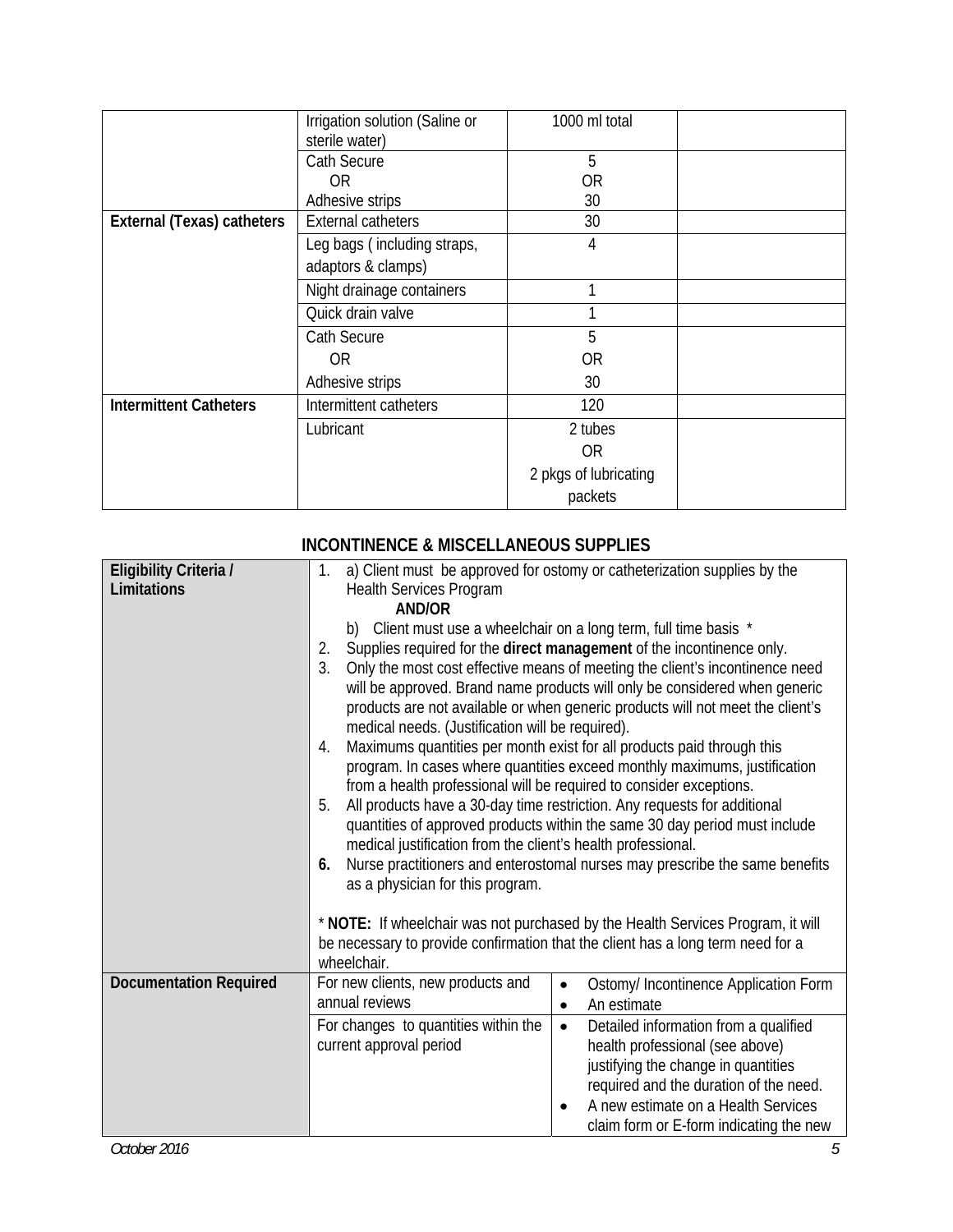|                            |                                                              | price for the product(s)                                                                                   |
|----------------------------|--------------------------------------------------------------|------------------------------------------------------------------------------------------------------------|
|                            | For changes to pricing within the<br>current approval period | A new estimate on a Health Services<br>claim form or E-form indicating the new<br>price for the product(s) |
| Eligible service providers | licensed NB pharmacies                                       |                                                                                                            |
|                            | licensed NB medical suppliers                                |                                                                                                            |

#### **ELIGIBLE INCONTINENCE & MISCELLANEOUS SUPPLIES**

| <b>Type of System</b>         | <b>Eligible Products</b>                                    | <b>Maximum Quantities</b><br>per month | <b>Maximum</b><br>Quantities<br>Per year |
|-------------------------------|-------------------------------------------------------------|----------------------------------------|------------------------------------------|
| <b>Disposable Products</b>    | <b>Diapers</b><br>Incontinence briefs,<br>Incontinence pads | 240 total                              |                                          |
|                               | Under pads<br>Chair pads<br>Bed pads                        | 240 total                              |                                          |
|                               | Liners<br>Inserts                                           | 240 total                              |                                          |
| <b>Washable Products</b>      | <b>Diapers</b><br>Incontinence briefs<br>Waterproof covers  | 3 total                                |                                          |
|                               | Under pads<br>Chair pads<br>Bed pads                        | 3 total                                |                                          |
| <b>Miscellaneous Supplies</b> | Non sterile gloves                                          | 200                                    |                                          |
|                               | Non-medicated barrier cream                                 | tubes<br>2                             |                                          |

## **LAXATIVES**

| Client suffers from constipation that has not been alleviated despite consuming<br>1.      |  |  |
|--------------------------------------------------------------------------------------------|--|--|
| at least 1500 ml of fluid daily and a high fibre diet.                                     |  |  |
| Only the most cost effective laxatives that will meet the client's need will be            |  |  |
| approved. Brand name products will only be considered when generic products                |  |  |
| are not available or when generic products will not meet the client's medical              |  |  |
| needs. (Justification will be required).                                                   |  |  |
| Maximums quantities per month exist for this benefit. In cases where quantities<br>3.      |  |  |
| exceed monthly maximums, justification from a health professional will be                  |  |  |
| required to consider exceptions.                                                           |  |  |
| All products have a 30-day time restriction. Any requests for additional<br>4.             |  |  |
| quantities of approved products within the same 30 day period must include                 |  |  |
| medical justification from the client's health professional.                               |  |  |
| Nurse practitioners and nurses may prescribe the same benefits as a physician<br>5.        |  |  |
| for this program.                                                                          |  |  |
| For new clients, new products and<br>Ostomy/ Incontinence Application<br>$\bullet$         |  |  |
| annual reviews<br>Form                                                                     |  |  |
| An estimate<br>$\bullet$                                                                   |  |  |
| For changes to quantities within the<br>Detailed information from a qualified<br>$\bullet$ |  |  |
| current approval period<br>health professional (see above)                                 |  |  |
| justifying the change in quantities                                                        |  |  |
|                                                                                            |  |  |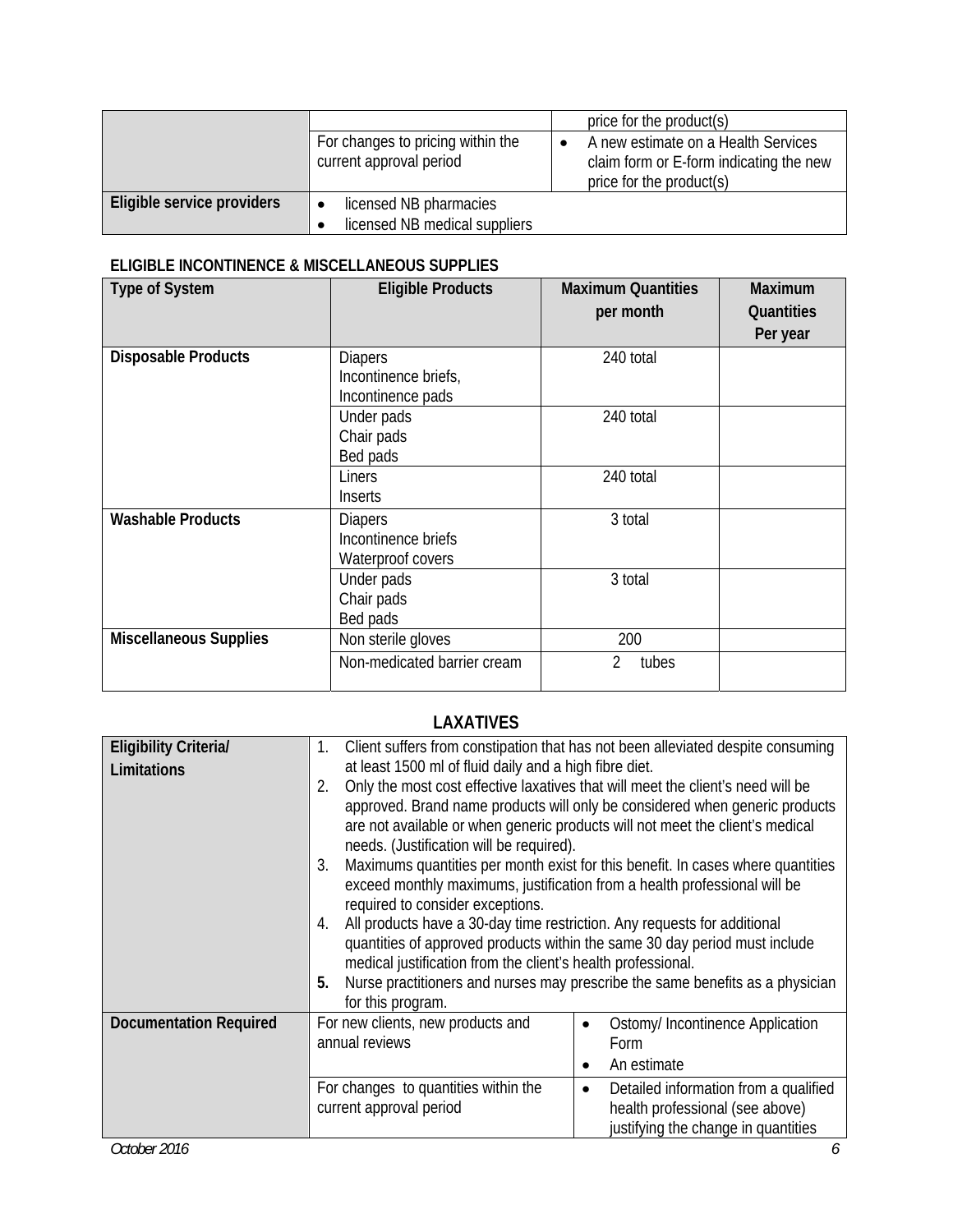|                            | For changes to pricing within the<br>current approval period | required and the duration of the<br>need.<br>A new estimate on a Health<br>Services invoice or E-form indicating<br>the new price for the product(s)<br>A new estimate on a Health<br>Services claim form or E-form<br>indicating the new price for the<br>product(s) |
|----------------------------|--------------------------------------------------------------|-----------------------------------------------------------------------------------------------------------------------------------------------------------------------------------------------------------------------------------------------------------------------|
| Eligible service providers | licensed NB pharmacies<br>$\bullet$                          |                                                                                                                                                                                                                                                                       |
|                            | licensed NB medical suppliers                                |                                                                                                                                                                                                                                                                       |

#### **ELIGIBLE LAXATIVES**

| Product             | Format                 | <b>Maximum Quantities</b> |
|---------------------|------------------------|---------------------------|
|                     |                        | per month                 |
| <b>Sennosides</b>   | 8.6 mg tablets         | 120 tablets               |
| Polyethylene Glycol | 3350 powder            | 510 grams                 |
| Lactulose           | 667 mg/ml oral liquid  | 1000 militres             |
| Bisacodyl           | 5 or 10 mg suppository | 15 suppositories          |
| Sodium phosphate    | enema                  | 10 enemas                 |

## **SPECIAL AUTHORIZATION BENEFITS**

| <b>Eligibility Criteria/ Limitations</b> | Client must be approved for ostomy, catheterization or incontinence<br>1.<br>supplies by the Health Services Program.<br>All products require medical justification from a qualified health professional<br>2.<br>which explains why the product is medically essential for the client and for<br>how long the need will exist. |                                                                                                                                                                                                                                                                                      |  |
|------------------------------------------|---------------------------------------------------------------------------------------------------------------------------------------------------------------------------------------------------------------------------------------------------------------------------------------------------------------------------------|--------------------------------------------------------------------------------------------------------------------------------------------------------------------------------------------------------------------------------------------------------------------------------------|--|
| <b>Documentation Required</b>            | For new clients, new products<br>and annual reviews                                                                                                                                                                                                                                                                             | Ostomy/ Incontinence Application Form<br>An estimate<br>$\bullet$                                                                                                                                                                                                                    |  |
|                                          | For changes to quantities within<br>the current approval period                                                                                                                                                                                                                                                                 | Detailed information from a qualified<br>$\bullet$<br>health professional (see above) justifying<br>the change in quantities required and the<br>duration of the need.<br>A new estimate on a Health Services<br>claim form or E-form indicating the new<br>price for the product(s) |  |
|                                          | For changes to pricing within the<br>current approval period                                                                                                                                                                                                                                                                    | A new estimate on a Health Services<br>$\bullet$<br>claim form or E-form indicating the new<br>price for the product(s)                                                                                                                                                              |  |
| Eligible service providers               | licensed NB pharmacies<br>٠<br>licensed NB medical suppliers<br>٠                                                                                                                                                                                                                                                               |                                                                                                                                                                                                                                                                                      |  |
| Eligible supplies                        | Cleansing products<br>٠<br>Special or medicated skin creams<br>٠<br>Transparent & hydrocolloid dressings<br>Any waterproof or hypoallergenic products<br>٠<br>Absorbent flakes or capsules                                                                                                                                      |                                                                                                                                                                                                                                                                                      |  |